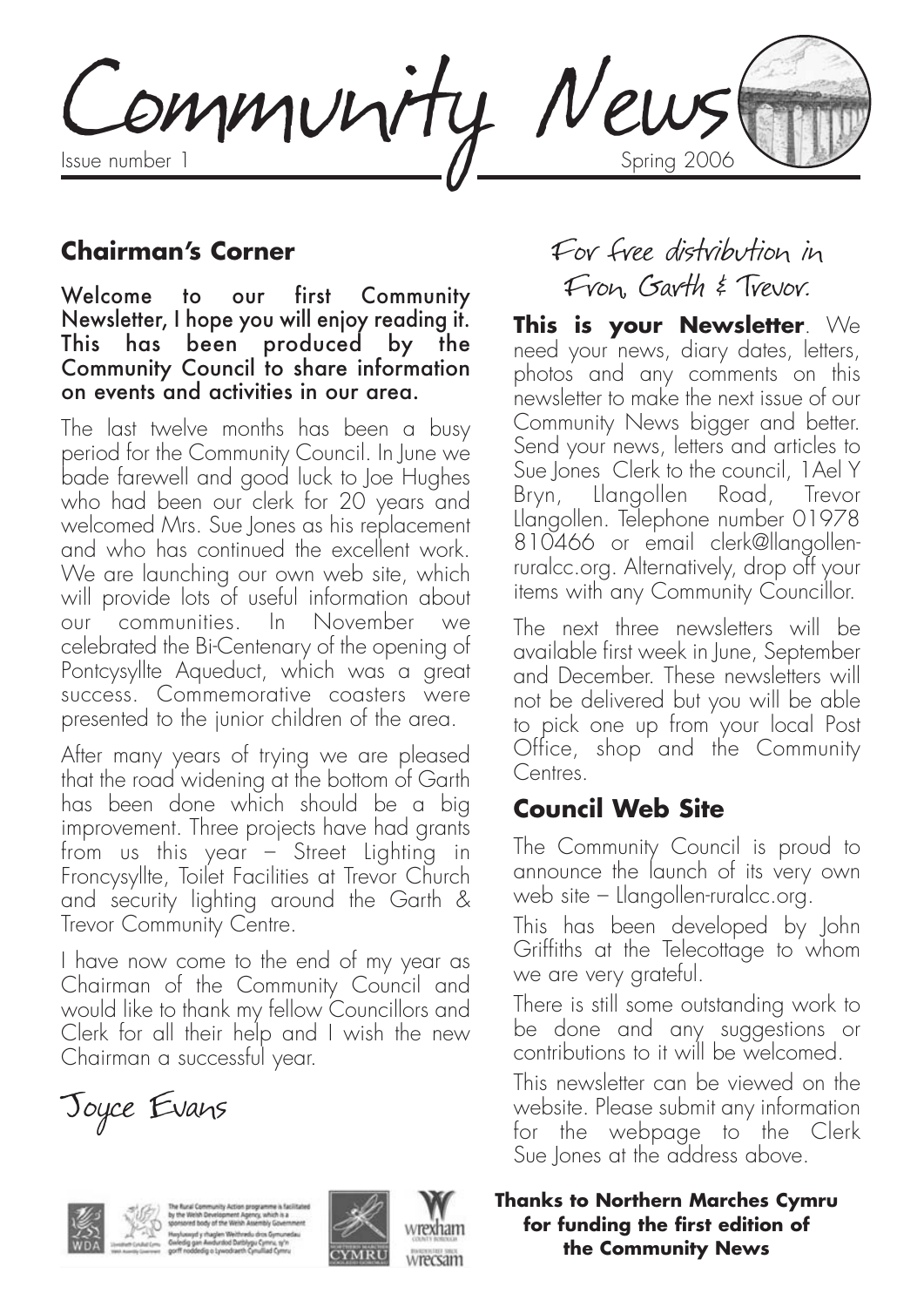## **Wall to be re-built.**

The condition of the wall on Llangollen Road in Trevor, which formed the entrance to J.C.Edwards's brick and tile works, has been the concern of the Council recently. It was unanimously agreed that this being the only tangible monument remaining of a company producing products of world renown and a relic of the area's history then every effort should be made to retain it.

Following a request to Flexsys Rubber Chemicals Ltd for some remedial work to it, it was discovered by them that it was in a dangerous condition and that major work was required. The owners, Solutia Chemicals (Flexsys are quardians of their property), could not fund the necessary work. Flexsys proposed that in the short term that they would dismantle the section of wall without pillars, retain the brickwork for subsequent repair to the remainder, and fence the gap.

The Council then began to seek grants to fund the dismantling and re-building of the pillared section of the wall but it soon became apparent that this would not be possible as they were not the owners of the structure. Contact with CADW was also made with the view to getting it listed.

On St. David's day excellent news was received. Roger Mason, Engineering Supervisor at Flexsys, contacted the Council to inform them that Flexsys would fund the project under their 'Care in the Community' scheme. The work will commence shortly.

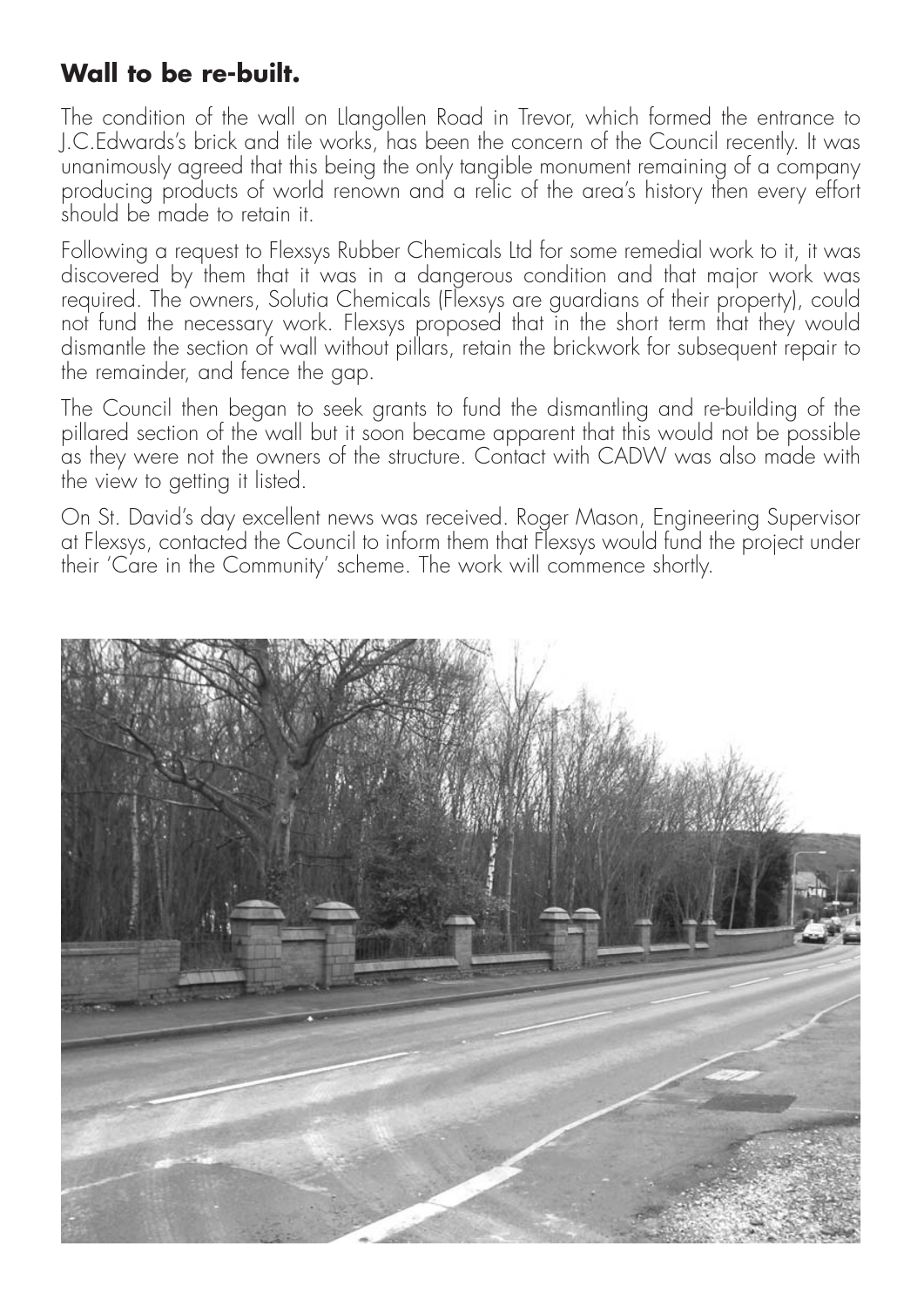## **Garth and Trevor Community Centre**

The Garth and Trevor Community Centre was originally located in the old J. C. Edwards Office building owned at that time by Monsanto. It moved to its present location in 1975. This is a purpose built Centre situated on the Rhos y coed Housing Estate, in the village of Trevor.

## **Officials**

| Mrs Joyce Evans   | Chairman  |
|-------------------|-----------|
| Mr Delwyn Roberts | Secretary |
| Mrs. Julie Cooper | Treasurer |

To hire the Community Centre contact Mrs J Evans telephone no. 01978 823244

The Community Centre is used by local organisations including;- the W.I., Youth Club, Friendship Club, Carpet Bowls Club, Mothers and toddlers, Mothers Union and local Dramatic societies.

The centre has a main hall, which can be hired out for functions such as Discos, wedding receptions, children's parties, and concerts. In addition to the main hall it has a kitchen, smaller committee room and a computer access point.

## **Froncysyllte Community Centre**

The Froncysyllte Community Centre was built in 1972, with funds raised by local people, and is situated on Gate Road.

## **Officials**

| Mrs A. Owens       | Chairman  |
|--------------------|-----------|
| Mr Geraint Roberts | Secretary |
| Mr Jack Hawkins    | Treasurer |

To hire the Community Centre contact Mr G. Roberts 01691 773056.

The Community Centre is available for Christening parties, bingo, and concerts and it now has a licence for Weddings. The Centre is well used by the residents of Froncysyllte; it has a large function room for dancing, an organ and kitchen facilities. It is used on Polling Day and the Community Council hold meetings at the Centre.

## **Froncysyllte Community Centre Forthcoming Events**

Monday night (every fortnight) Whist Drive 7.30pm start

Mothers & Toddlers Tuesday morning 10.00 – 11.30pm

Tuesday afternoon Darby & Joan Club  $2pm - 4pm$ 

Tuesday evening Dog Training Classes  $6.00<sub>pm</sub> - 9.00<sub>pm</sub>$ 

Wednesday afternoon Bowls Club  $1.00$ pm –  $4.30$ pm

Wednesday evening Social Night 7.00pm – 10.00pm Everyone welcome

Thursday evening Youth Club  $7$ pm –  $\varphi$ pm

Friday evening Prize Bingo 7.00pm – 8.45pm

Saturday evening Bingo Club 7.00 – 8.45pm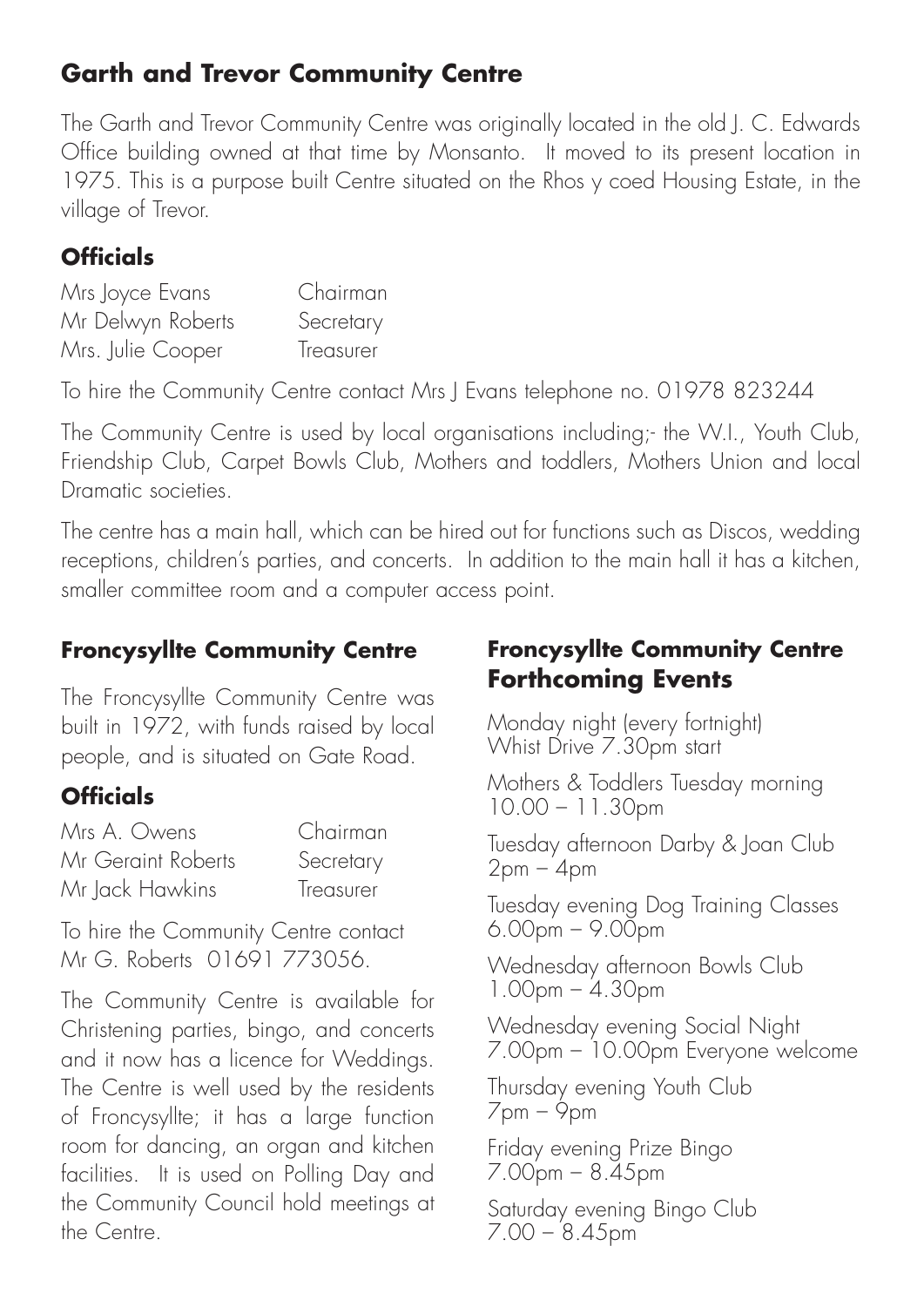## **200 Year Celebration - Pontcysyllte Aqueduct**

Pontcysyllte Aqueduct is considered to be the best work of Thomas Telford who built it 121 feet above the River Dee. The first stone was laid in July 1795 and construction took 10 years costing £47,000. On 26th November 2005, 4,500 people turned out to mark the 200th anniversary of its construction.

At noon, a flotilla of 11 boats from Froncysyllte crossed the Pontcysyllte Aqueduct the highest aqueduct in Britain, and entered Trevor Basin by a 16 cannon salute. The first boat Saturn was drawn across the Aqueduct by nawies.

The Community and VIP's were treated to a re-enactment of Thomas Telford's "A day in the life of Thomas Telford". A performance by the Froncysyllte Male Voice Choir, Wrexham Brass Band and St Deniol's Marchwiel School Choir followed.

There were hands on activities for the children, and Cefn Mawr Musical Society performed musical recitals throughout the day as Rosie and Jim. Children were able to visit the characters on the barge 'Millie' and find out what its like to live on a beautiful narrow boat. Story telling and Napoleonic battle were also staged with the event finally  $climaxing$  at 4.30 $p$ m with a spectacular firework display.

Llangollen Rural Community Council congratulates the organisers of the event, Northern Marchers Cymru for an outstanding and successful day.



## **Wrexham Advertiser 12th June 1869**

About midway between Ruabon and Llangollen on a branch of the GWR there is a station called Trevor. When the branch was first opened this station was called Chwrele but as English travellers always despaired of pronouncing the word, the nearest approach to the sound any Saxon was ever known to accomplish being Gorilla, the name was changed to the more mellifluous one of Trevor. All this was very considerate of the directors but being Englishmen themselves, perhaps we have not much to thank them for.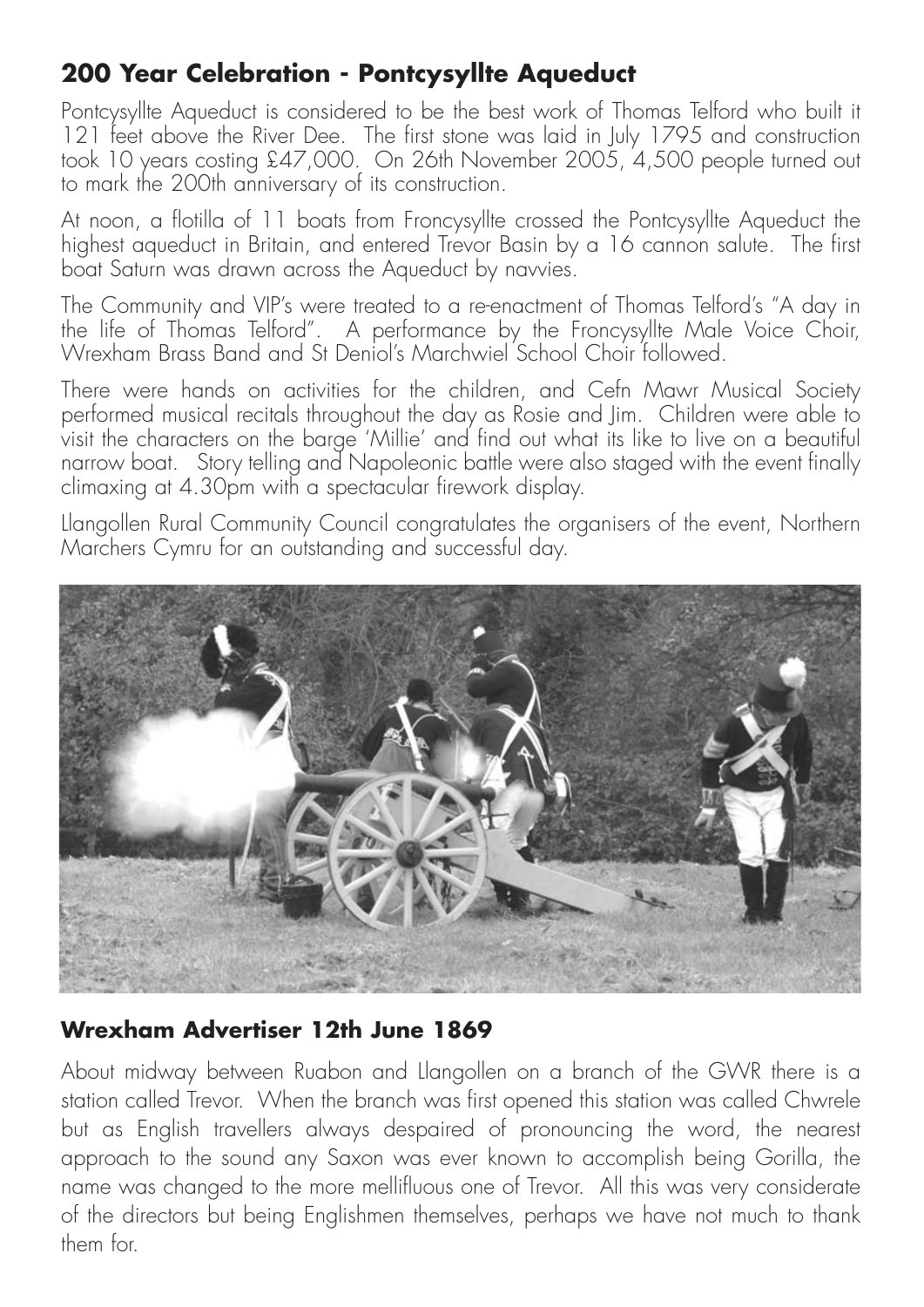# **Garth and Trevor Telecottage**

At the Telecottage we provide computer services for the community including broadband Internet access. We have copying facilities and we are also able to print posters, tickets, business cards etc. Basic training in Microsoft Word and Excel can be provided.

We are situated at the rear of the Community Centre in Trevor and our opening hours are –

Monday, Tuesday and Thursday 19:00hrs to 21:00hrs.

Other times are by prior arrangement - Tel. no. (01978) 823762 or with Delwyn Roberts (Chairman) 01978- 810119 or Glyn Jones (Secretary) 01978-821983.

## **Bird Watch**

We are above the river, canal and open fields, and back on to woods and old quarries in Froncysyllte. The following birds have been seen in and from the aarden (i.e. buzzards, herons flying overhead).

### January 2006

Blackbird, Buzzard, Chaffing, Coal tit, Black cap, Collared dove, Great tit, Greenfinch, Great spotted woodpecker, Goldfinch, Hedge sparrow, Jackdaw. Long tailed tit, Magpie, Nuthatch, Robin, Sparrow hawk, Song thrush, Tawny Owl, Tree creeper, Wren, male & female **Pheasants** 

### February 2006

Blackbird, Blue tit, Buzzard, Coal tit, Chaffinch, Goldfinch, Greenfinch, Great tit, Hedge sparrow, Jackdaw, Nuthatch, Robin, Song thrush, Starling, Tawny Owls, Woodpigeon, male & female Pheasants.

Has anyone from Trevor and Garth been keeping a record of garden birds? Please let us know for the next edition.

# **Library**

The mobile Library calls every three weeks on a Tuesday:

| Trevor Australia Arms                                | $9.30 - 9.55$ am                     |
|------------------------------------------------------|--------------------------------------|
| Garth Rockman's Arms                                 | $10.00 - 10.20$ am                   |
| Garth Primary School                                 | $10.25 - 11.00$ am                   |
| Pentre Village School                                | $11.20 - 11.50$ am                   |
| Trevor Community Centre                              | $1.00 - 2.00$ pm                     |
| Rhosymedre<br>Community Centre<br>Fron Britannia Inn | $2.15 - 3.45$ pm<br>$4.00 - 4.40$ pm |

Dates for 2006: 18 April, 9 May, 30 May, 20 June, 11 July, 1 August, 22 August, 12 Sept, 3 October, 24 October, 14 November, 5 Dec.

Any queries regarding the operating of this route should be referred to Rhos Library 01978 840328.

## **Trevor & Garth Women's Institute**

The WI was established over seventy-five years ago drawing its members from Trevor and Garth. Traditionally the WI has played an important role in the community, now only twenty strong it still continues to do so. Mrs Martin Whitworth was its first president in 1929, and our current president is Mrs Daisy Berry.

The Institute meets every second Thursday of the month in Trevor and Garth Community Centre at 7pm. Members are always welcome and anyone wishing to join should contact any of the officials: President Mrs Daisy Berry, Secretary Mrs Jean Roberts or Treasurer Mrs Joyce Evans. Further information on the WI is available on the Community Council web site.

### Forthcoming events are as follows:

6th April Adventure Talk with Rebecca Huxley. 11th May Resolutions, June a Walk and July an Outing.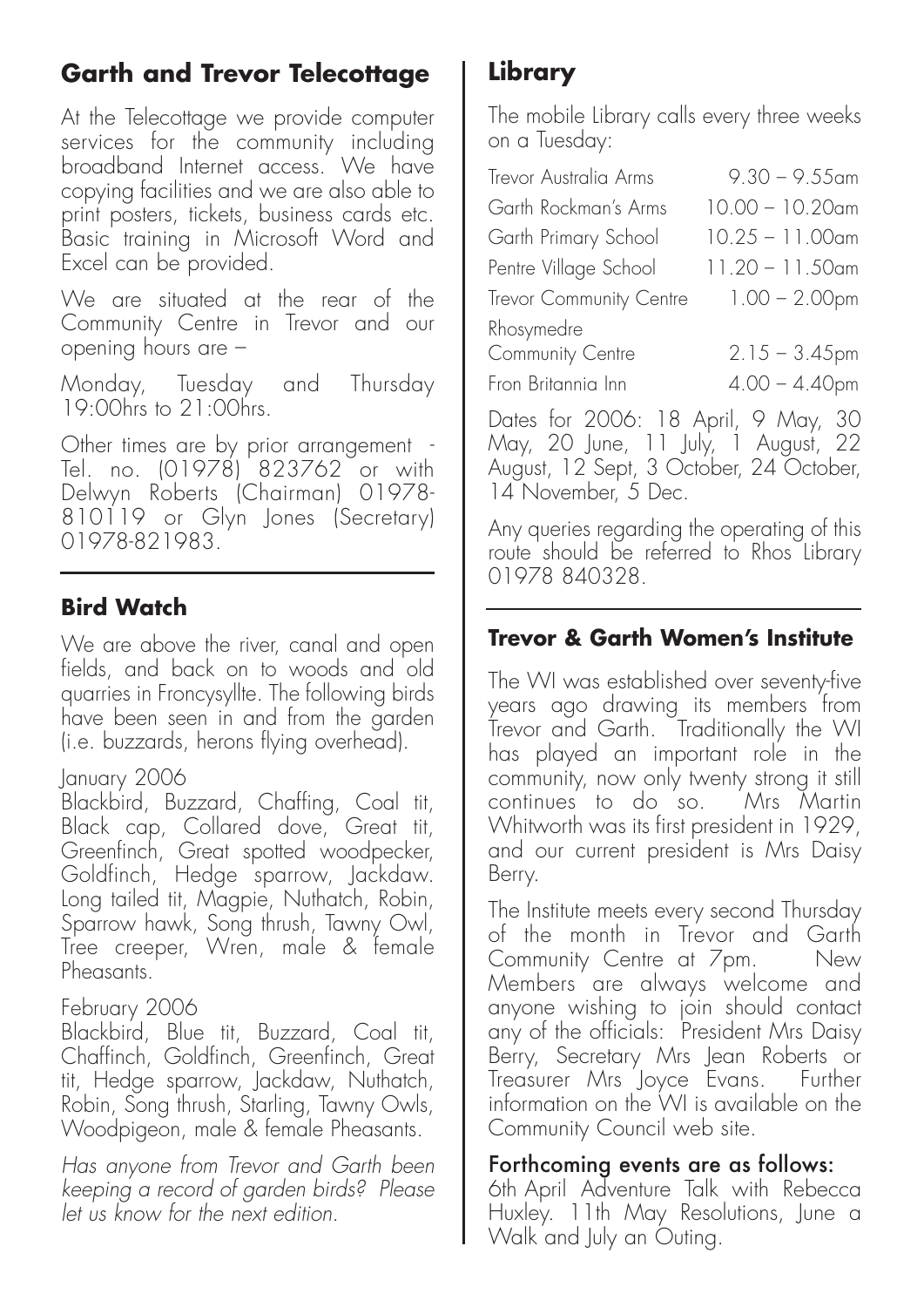# **Trevor Church**

#### Services each Sunday at 9-30am 1st, 3rd & 5th Sunday HOLY COMMUNION 2nd & 4th Sunday MATINS

**Vicar:** Rev Tom Pritchard, Vicarage, Abbey Road, Llangollen Telephone: 01978 860231 Curate (Part time): Rev. Ben Parry, Fairways, Halton, Chirk 01691 778484

### **Mother's Union (Trevor Branch)**

Meets every month on the 1st Wednesday alternating between the Church and Trevor Community Centre. Secretaries; Mrs. Carol Owen & Mrs. Mary Blake

## **St David's Church, Froncysyllte Church in Wales**

Worship every Sunday at 9.30am (exceptions to this or extra services published on external notice board).

Vicar: The Rev. A.J. Rees, The Vicarage, Trevor Road, Chirk, Wrexham. LL14 5HD Telephone No. 01691 778519

Enquiries about baptisms, weddings and funerals always welcome.

Christians of any tradition welcome at our services.

## **Seion Congregational Chapel Froncysyllte**

**Service:** every Sunday morning 10.30 to 11.30am.

Art Group meeting every Tuesday afternoon 1.00pm to 4.00pm.

#### On request

Funeral Service Wedding Service Christening Service

### Contacts:

Mrs E Hammonds Secretary/Treasurer Mrs G Jones Caretaker

## **Message from the Vicar of Llangollen**

Dear Parishioners,

I am delighted that the Llangollen Rural Community Council has decided to establish a local newsletter for the villages in the area.

We are told that we now live in the information age and this is certainly true. Access to information of all kinds is now the key to a successful economy and for personal success in work and leisure etc.

The newsletter will bring together the people of the villages and inform them not only about events and things that have already happened but also of forthcoming events and issues of concern. All Community Councils struggle hard to let the people of their parishes know what is happening and sometimes it is very difficult to find a convenient forum; I hope that this newsletter will do the job.

We are very fortunate to have an outstanding little place of worship in Garth, which serves the villages of Garth and Trevor. This little gem is Trevor Chapelry, it is one of the few churches built in the reigns of Queen Anne and George 1. The Church, for those who have not yet discovered it, is set amidst woods very near to Trevor Hall. Services are held every Sunday morning at 9.30 a.m. throughout the year and also at special occasions such as Easter, Christmas and Harvest. Those who attend the Church are very welcoming and a lively bunch of people. They will always be willing to chat and offer coffee after the services.

Thanks to the generosity of the Community Council, we have recently been able to install a Portaloo in the grounds of the church and that has greatly improved our amenities.

We have our own small magazine which is distributed among our worshippers and others but we hope to use the new newsletter which will have a wider audience of readers. We also hope to contribute to the newsletter regularly.

As we move into the season of Palm Sunday [Sul y Blodau], Holy Week, Good Friday and Easter may I wish all the readers of this new newsletter every blessing and the joy of the risen Lord.

Yours sincerely

Tom Pritchard

Vicar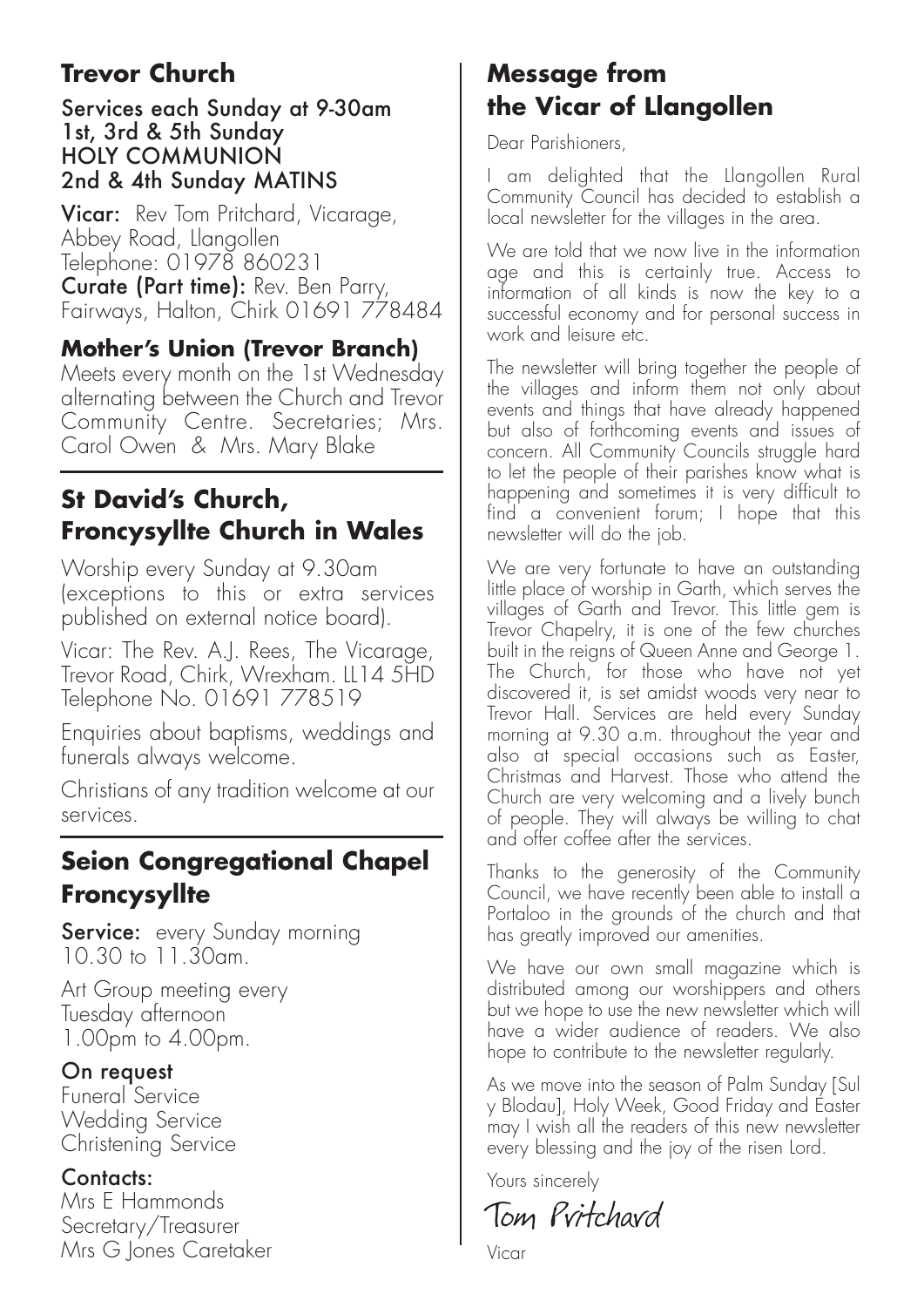## **Froncysyllte C.P. School**

The school was opened in September 1863 and was called The Froncysyllte British School. The first Headmaster from 1863 to 1865 was Mr E. Evans who had 90 pupils present at the end of the first week. By 1913 the school was overcrowded with 176 pupils plus 80 infants, making a total of 256 pupils. In 1914 the old Primitive Methodist Chapel was bought by the Education Authority as an extra classroom to provide room for the children.

Today, there are 65 full time pupils and 4 children in the Nursery. There has been considerable refurbishment over the years to the classroom areas, to help us make the school a comfortable and pleasant learning environment. We have currently obtained School House and are looking ahead to remodelling the building to provide an extra classroom and office space.

The classrooms are attractively laid out and features include: Practical teaching areas for art, craft, design and technology. A school hall with apparatus for P.E, Drama, Music and Movement, school productions and school assemblies. There is a well-stocked library, seven desktop computers and four lap top computers. A very attractive school garden, including greenhouse and bog area. We have a well attended and popular After School Kids' Club and provision for Early Years - 3 year olds can stay all day. Outside facilities comprise of separate Infant and Junior Playgrounds and a large playing field.

## **Garth Community Primary School**

The school has 87 pupils and is located in the picturesque village of Garth. We have the privilege of overlooking far reaching views, which are forever changing with the seasons. Due to the location we are able to use our environment to conduct a variety of outdoor curricular and extra-curricular activities, Pupils are involved in the Healthy Schools project and have won many awards, which have enabled us to develop the school site to include many challenging physical and mental development activities.

Pupils are involved in eco-friendly programmes and other cultural and industrial projects. To quote our ESTYN report:

"There are some outstanding features in the way the school promotes lifelong learning skills"

"The school provides good cultural and multicultural experiences through links with schools in Ghana, Uganda, Nepal, Switzerland, Ireland, Italy and Tibet". Inspected in March 2005.

The aim of the school is to promote pupils' full potential by providing an all round education that develops excellent personal, social, cultural and spiritual skills, to create caring citizens of the future.

The school has a pre-school playgroup, an after-school club, sports club, (breakfast club as from April 2006) and very active School Council.